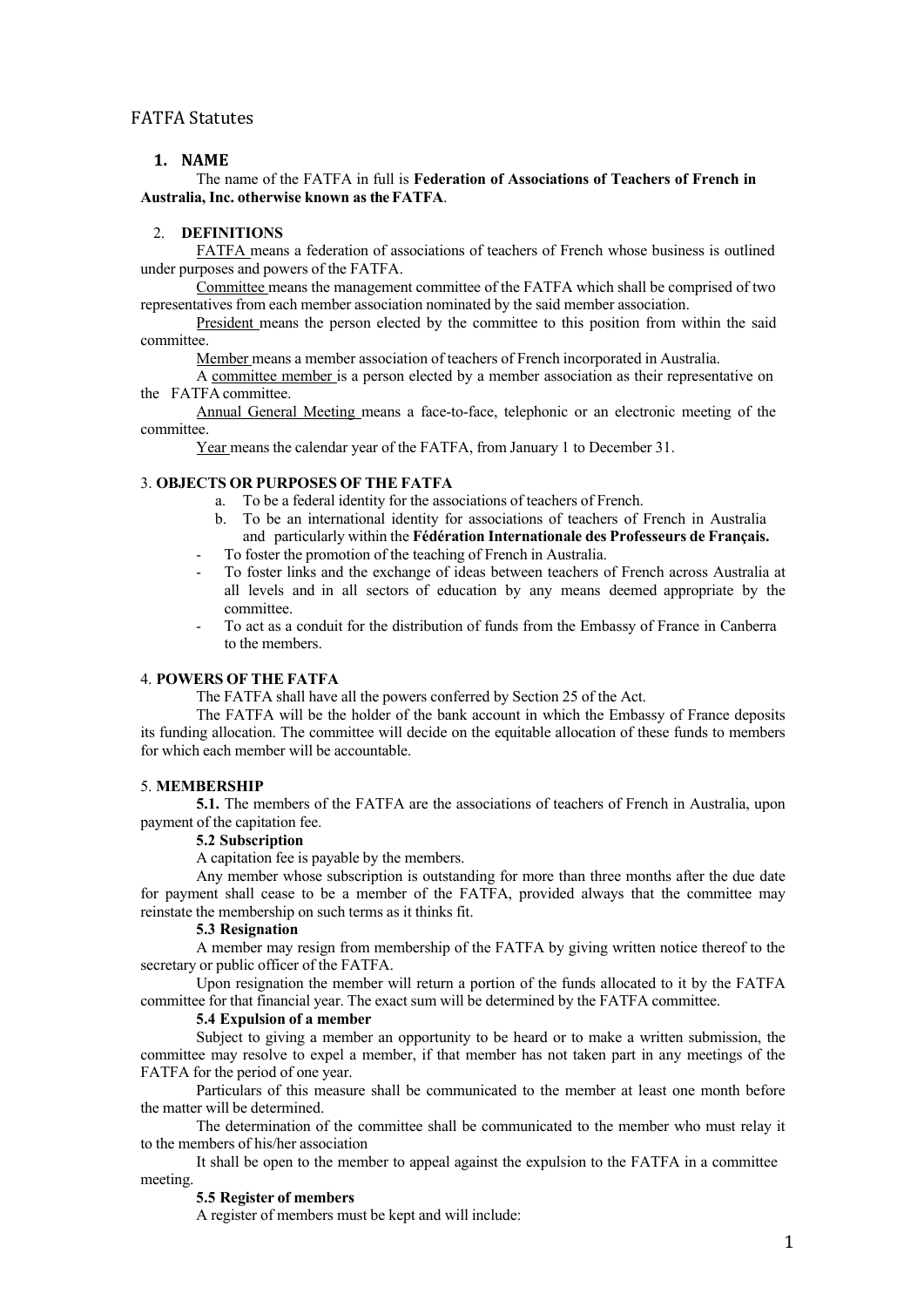i) The name and address (postal and electronic) of each member

ii) The date on which each member was admitted to the FATFA

iii) If applicable, the date of termination of membership

iv) The name and address (postal and electronic) of each committee member.

The secretary shall hold the data base which gives such details and any changes must be communicated to the secretary within a month.

### 6. **THE COMMITTEE**

## **6.1 Powers and duties**

**a.** The affairs of the FATFA shall be managed and controlled by the committee which in addition to any powers and authorities conferred by these rules may exercise all such powers and do all such things as are within the objects of the FATFA.

**b.** The committee has the management and control of the funds and any other property of the FATFA.

**c.** The committee shall have the authority to interpret the meaning of these rules and any other matter relating to the affairs of the FATFA on which these rules are silent.

**d.** The committee shall appoint a public officer who is a resident of South Australia as required by the Act. The public officer is chosen from the eligible committee members and may be an office bearer.

#### **6.2 Appointment**

**a.** The committee shall be comprised of a President, Vice-President, Secretary, Treasurer and the remaining representatives of the members.

**b.** A committee member shall be a natural person.

**c.** The committee may appoint a person to fill a casual vacancy and such a committee member shall hold office until the next annual general meeting.

d. The tenure of committee members shall be two years.

**e.** The President's term of office shall be two years and may be renewed once to a maximum of two consecutive two-year terms, unless decided otherwise by 2/3 majority at the Annual General Meeting.

## **6. 3 Proceedings of the committee**

**a.** The committee shall meet together for the dispatch of business at least quarterly. These meetings may be conducted face-to-face, through telephonic or electronic means.

**b.** Questions arising at any meeting of the committee shall be decided by a majority of votes, and in the event of equality of votes the president shall have a casting vote in addition to a deliberative vote.

**c.** A quorum for a meeting of the committee shall be one half of the committee plus one.

**d.** A member of the committee having a direct or indirect pecuniary interest in a contract, or proposed contract, with the FATFA must disclose the nature and extent of that interest to the committee as required by the Act, and shall not vote with respect to that contract or proposed contract. The member of the committee must disclose the nature and extent of his or her interest in the contract at the next annual general meeting of the FATFA.

## **6.4 Disqualification of committee members**

The office of a committee member shall become vacant if a committee member is:

- disqualified as a committee member by the Act;
- the member he or she represents is expelled as a member under these rules;
- permanently incapacitated by ill health;
- absent without apology from more than four meetings in a year;
- no longer the duly appointed representative of a member.

#### **7. THE SEAL**

The FATFA shall have a common seal upon which its corporate name shall appear in legible characters.

The seal shall not be used without the express authorization of the committee, and every use of the seal shall be recorded in the minute book of the FATFA. The affixing of the seal shall be witnessed by the president.

#### **8. GENERALMEETINGS**

**8.1 Annual General Meetings**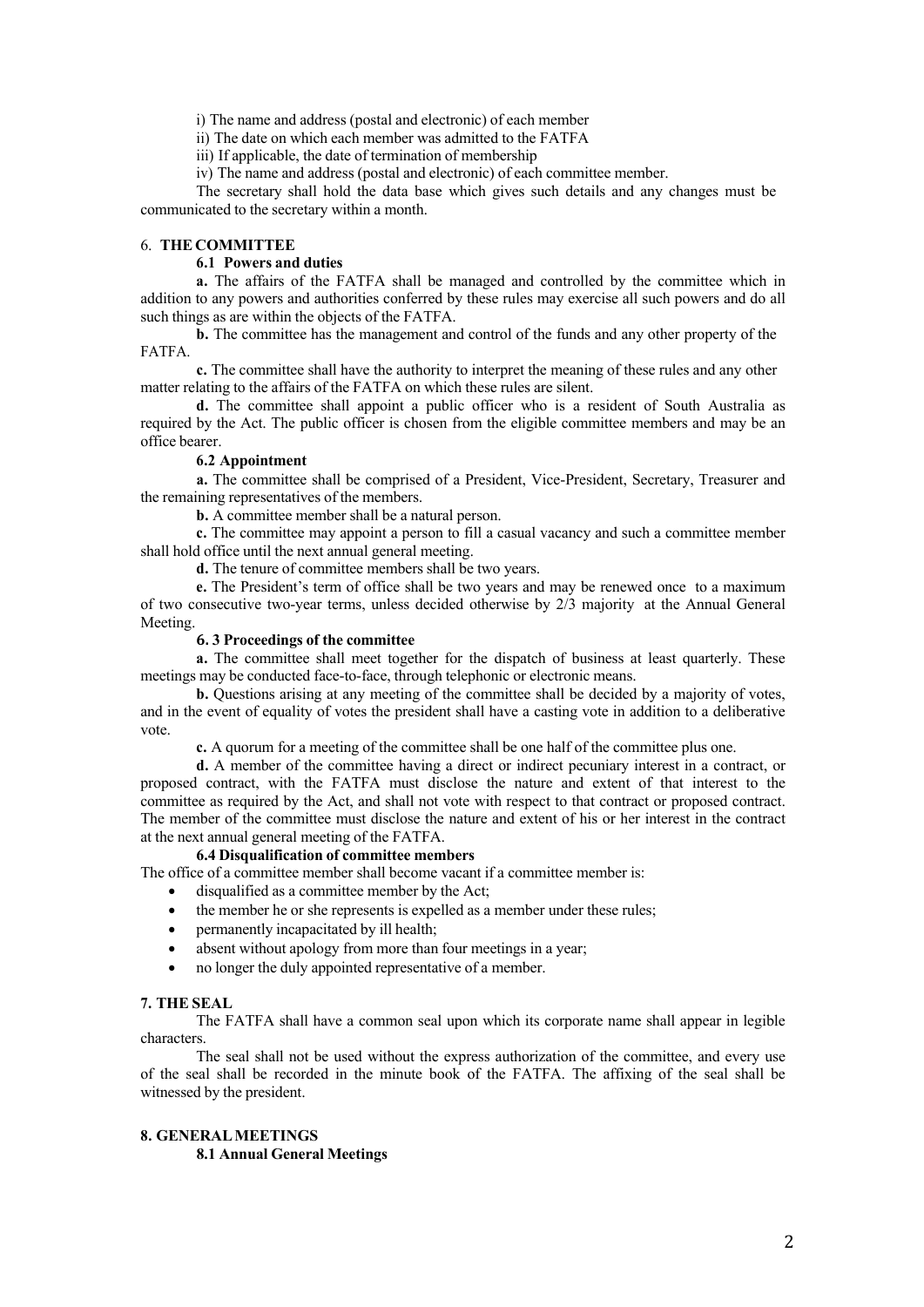rules. **a.** The committee shall call an annual general meeting in accordance with the Act and these

**b.** The first annual general meeting shall be held within 18 months after the incorporation of the FATFA, and thereafter annually as determined by the committee.

**c.** The order of the business at the meeting shall be:

i) the confirmation of the minutes of the previous annual general meeting and of any special general meeting held since that meeting

ii) the consideration of the accounts and reports of the committee and the auditor's report (if auditor's report is required)

iii) the acknowledgement of the nominations of committee members by the member associations

iv) the election of office bearers, President, Vice-President, Secretary, Treasurer and the appointment of Public Officer

v) the appointment of auditors (if required - see rule  $11.5$ )

vi) any other business requiring consideration by the FATFA in general meeting.

## **8.2 Special general meetings**

**a.** The committee may call a special general meeting of the FATFA at any time.

**b.** Upon a requisition in writing of at least two of the members, the committee shall within one month of the receipt of the requisition, convene a special general meeting for the purpose specified in the requisition.

**c.** Every requisition for a special general meeting shall be signed by the relevant committee members and shall state the purpose of the meeting.

**d.** If a special general meeting is not convened within one month, as required by 8.2b above, the requisitionists, or at least 50% of their number, may convene a special general meeting. Such a meeting shall be convened in the same manner as nearly as practical as a meeting convened by the committee, and for this purpose the committee shall ensure that the requisitionists are supplied free of charge with particulars of the committee members entitled to receive a notice of meeting. The reasonable expenses of convening and conducting such a meeting shall be borne by the FATFA.

# **8.3 Notice of general meetings**

**a.** Subject to 8.3b, at least 14 days notice of any general meeting shall be given to committee members. The notice shall set out where and when the meeting will be held, and particulars of the nature and order of the business to be transacted at the meeting.

**b.** Notice of a meeting at which a special resolution is to be proposed shall be given at least 21 days prior to the date of the meeting.

**c.** A notice may be given by the FATFA to any committee member by serving the committee member with the notice personally, or by sending it by post or facsimile or electronically to the address appearing in the register of members. (See rule 5.5.).

**d.** Where a notice is sent by post:

i) the service is effected by properly addressing, prepaying and posting a letter or packet containing the notice; and

ii) unless the contrary is proved, service will be taken to have been effected at the time at which the letter or packet would be delivered in the ordinary course of post.

#### **8.4 Proceedings at general meetings**

**a.** 50% plus one of the committee members personally or by electronic means represent a quorum for the transaction of business at any general meeting.

**b.** If within 30 minutes after the time appointed for a face-to-face meeting 50% plus one of the committee members are not present, a meeting convened upon the requisition of committee members shall lapse.

Any outstanding business may be dealt with electronically.

**c.** Subject to 8.4d, the president shall preside as chairperson at a general meeting of the FATFA.

**d.** If the president is not present within fifteen minutes after the time appointed for holding the meeting, or he or she is present but declines to take or retires from the chair, the committee members may choose one of their own number to be the chairperson of that meeting.

#### **8.5 Voting at general meetings**

**a.** Subject to these rules, every committee member has only one vote at a meeting of the FATFA.

**b.** Subject to these rules, a question for decision at a general meeting, other than a special resolution, must be determined by a majority of committee members who vote in person or by electronic means at that meeting.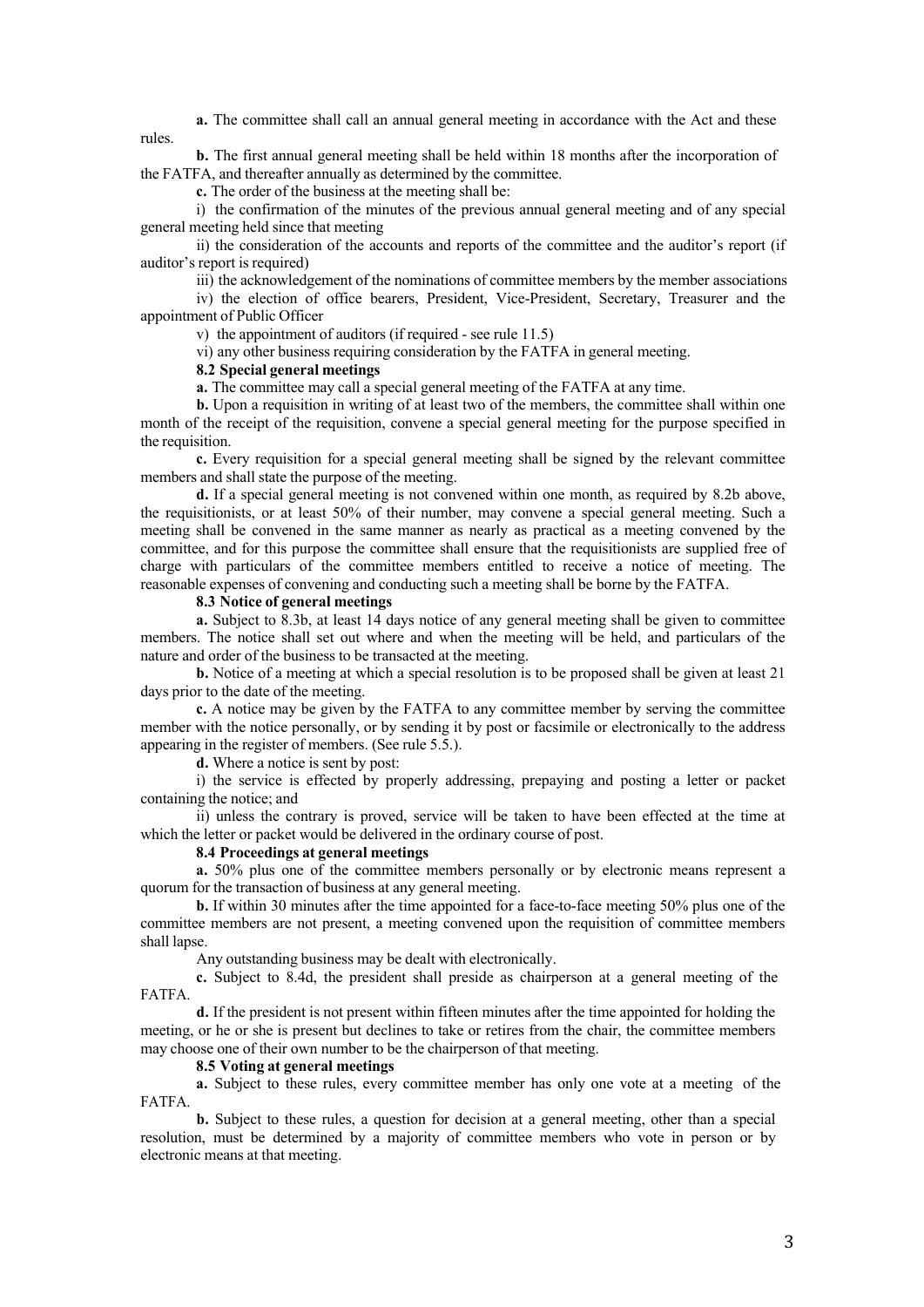**c.** Unless a poll is demanded by at least half of the committee members, a question for decision at a general meeting must be determined by a show of hands or voices.

**d.** A member shall be entitled to replace either/both its representatives should the need arise, to represent it at a particular general meeting or at all general meetings of the FATFA. Such person(s) shall be deemed to be (a) committee member(s) for all purposes until the authority to represent the member is revoked.

#### **8.6 Poll at general meetings**

**a.** If a poll is demanded by at least 50% of the committee members, it must be conducted in a manner specified by the chairperson and the result of the poll is the resolution of the meeting on that question.

**b.** A poll demanded for the election of a chairperson or on a question of adjournment must be taken immediately, but any other poll may be conducted at any time before the close of the meeting.

## **8.7 Special and ordinary resolutions**

**a.** A special resolution is a special resolution as defined by the Associations Incorporation Act 1985 (the Act) and requires at least a 75% majority to be passed.

**b.** An ordinary resolution is a resolution passed by a simple majority at a general meeting.

## **8.8 Proxies**

A committee member shall be entitled to appoint in writing a natural person who is also a member of the FATFA they represent to be their proxy, and attend and vote at any general meeting of the FATFA.

#### **9. MINUTES**

**a.** Proper minutes of all proceedings shall be entered within one month after the relevant meeting in minute books kept for the purpose, or shall be filed electronically by the Secretary.

**b.** The minutes kept pursuant to this rule must be confirmed by the committee members at a subsequent meeting.

**c.** Where minutes are confirmed they shall, until the contrary is proved, be evidence that the meeting was convened and duly held, that all proceedings held at the meeting shall be deemed to have been duly held, and that all appointments made at a meeting shall be deemed to be valid.

#### **10. DISPUTERESOLUTION**

**a.** The dispute resolution procedure set out in this rule applies to disputes under these Rules between -

(i) a member and another member

(ii) a member and the FATFA

**b.** The parties to the dispute must meet and discuss the matter in dispute, and, if possible, resolve the dispute within 14 days after the dispute comes to the attention of all of the parties.

**c.** If the parties are unable to resolve the dispute at the meeting the parties may choose to meet and discuss the dispute before an independent third person agreed to by the parties.

# **11. FINANCIALREPORTING**

# **11.1 Financial year**

The first financial year of the FATFA shall be the period ending on the next 31 December following incorporation, and thereafter a period of 12 months commencing on 1 January and ending on 31 December of each year.

## **11.2 Accounts to be kept**

The FATFA shall keep and retain such accounting records as are necessary to correctly record and explain the financial transactions and financial position of the FATFA in accordance with the Act.

## **11.3 Accounts and reports to be laid before members**

The accounts, together with the auditor's report (if necessary) on the accounts, the Treasurer's statement and the Treasurer's report, shall be laid before committee members at the annual general meeting.

#### **11.4 Annual return**

Should the FATFA become a prescribed association, the annual (periodic) return shall be lodged with the Office of Consumer and Business Affairs within six months after the end of each financial year. It must be accompanied by a copy of the accounts, the auditor's report, the committee's statement, and the committee's report.

#### **11.5 Appointment of auditor**

Should the FATFA become a prescribed association